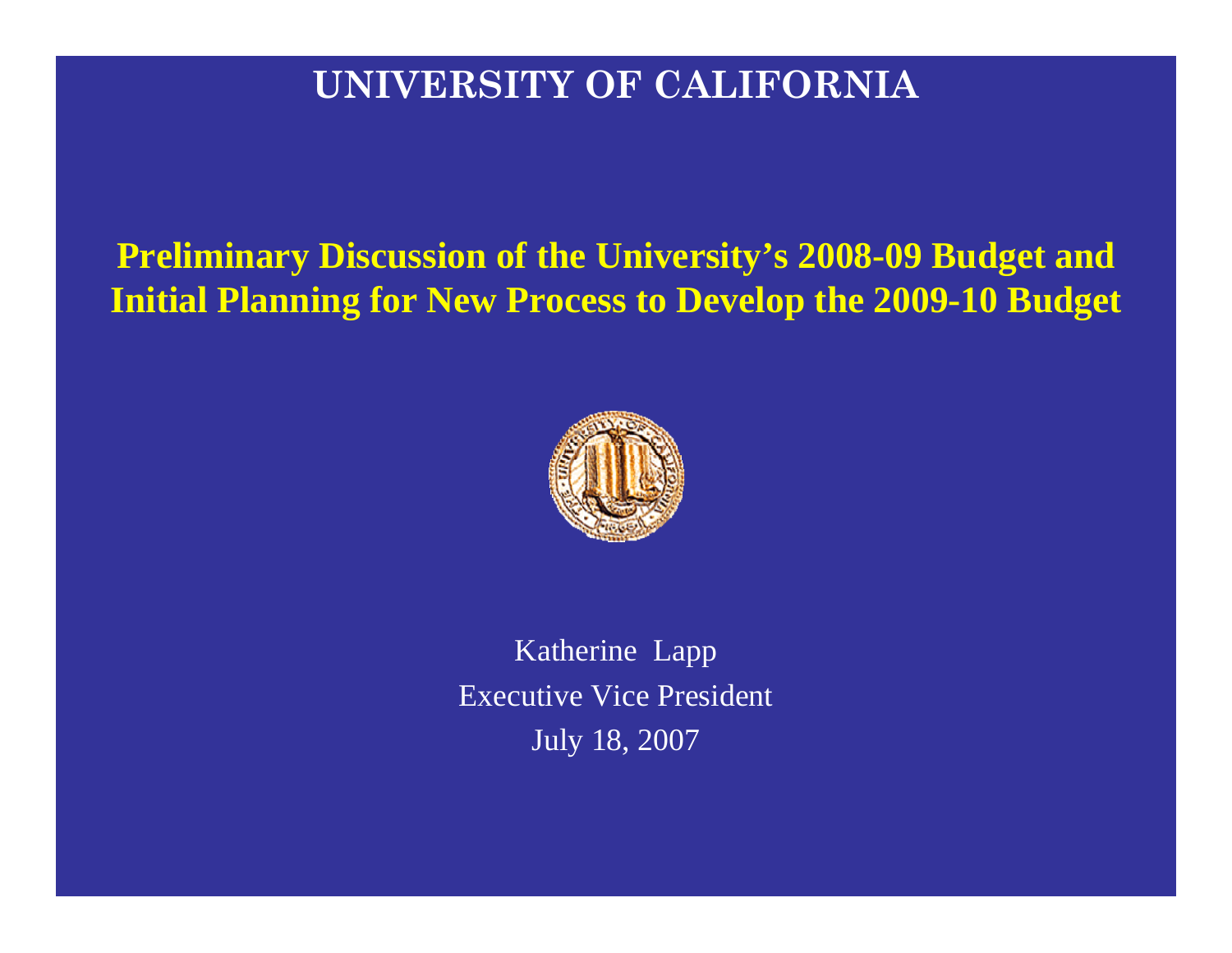# **Development of 2008-09 Budget**

- **Preliminary planning underway for the 2008-09 budget in** accordance with Regents' priorities
- **Task Force to Evaluate University Funding Options,** co-chaired by Regents Moores and Gould
- Systemwide academic planning process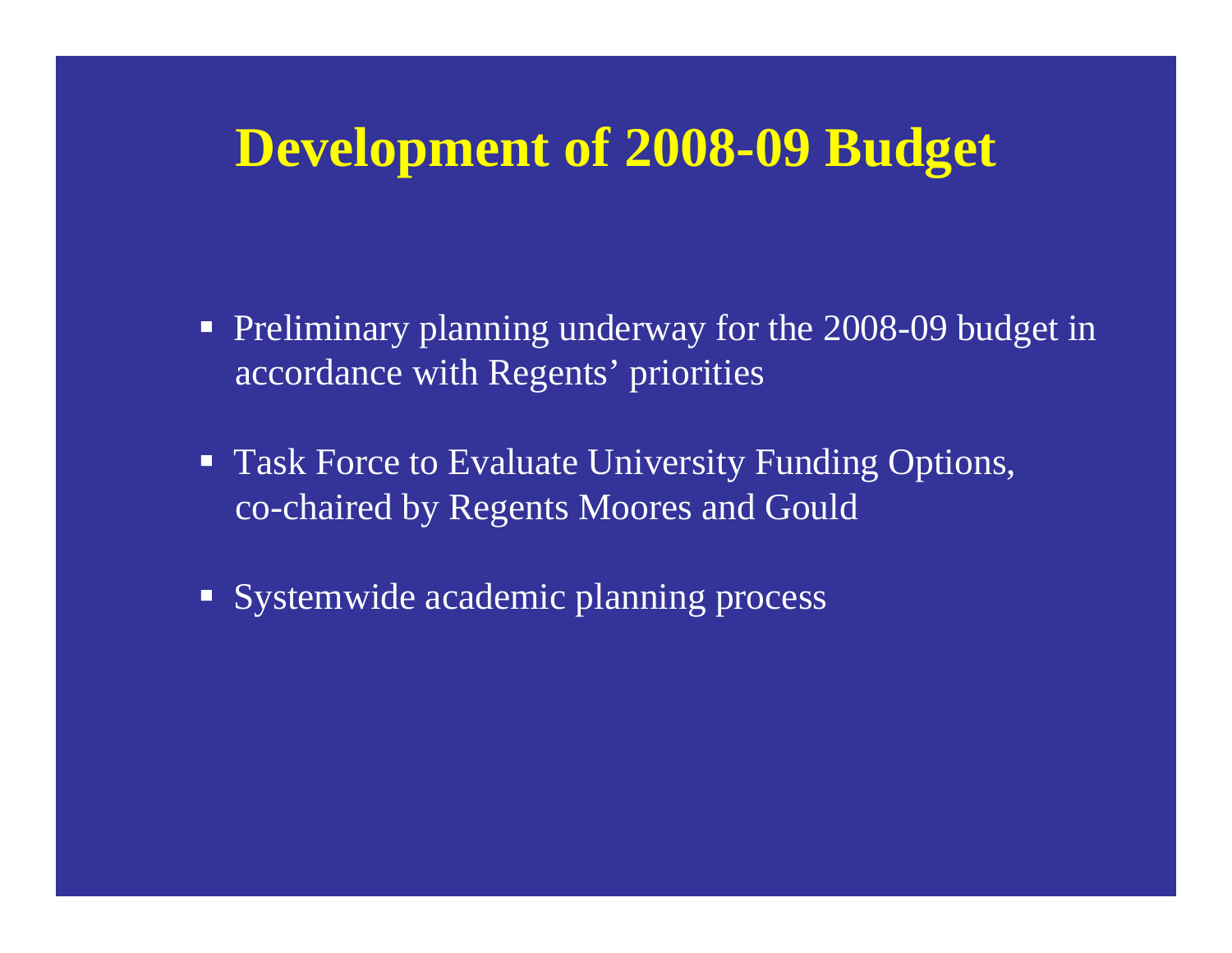# **Priorities previously endorsed by Board of Regents**

- Maintain a viable student-faculty ratio
- Pay competitive salaries for faculty and staff
- Ensure adequate support is provided for research
- Continue to enroll students to provide access to a high quality education
- Ensure student fee increases are as predictable as possible and adequate financial aid is provided
- Stabilize support for student academic preparation programs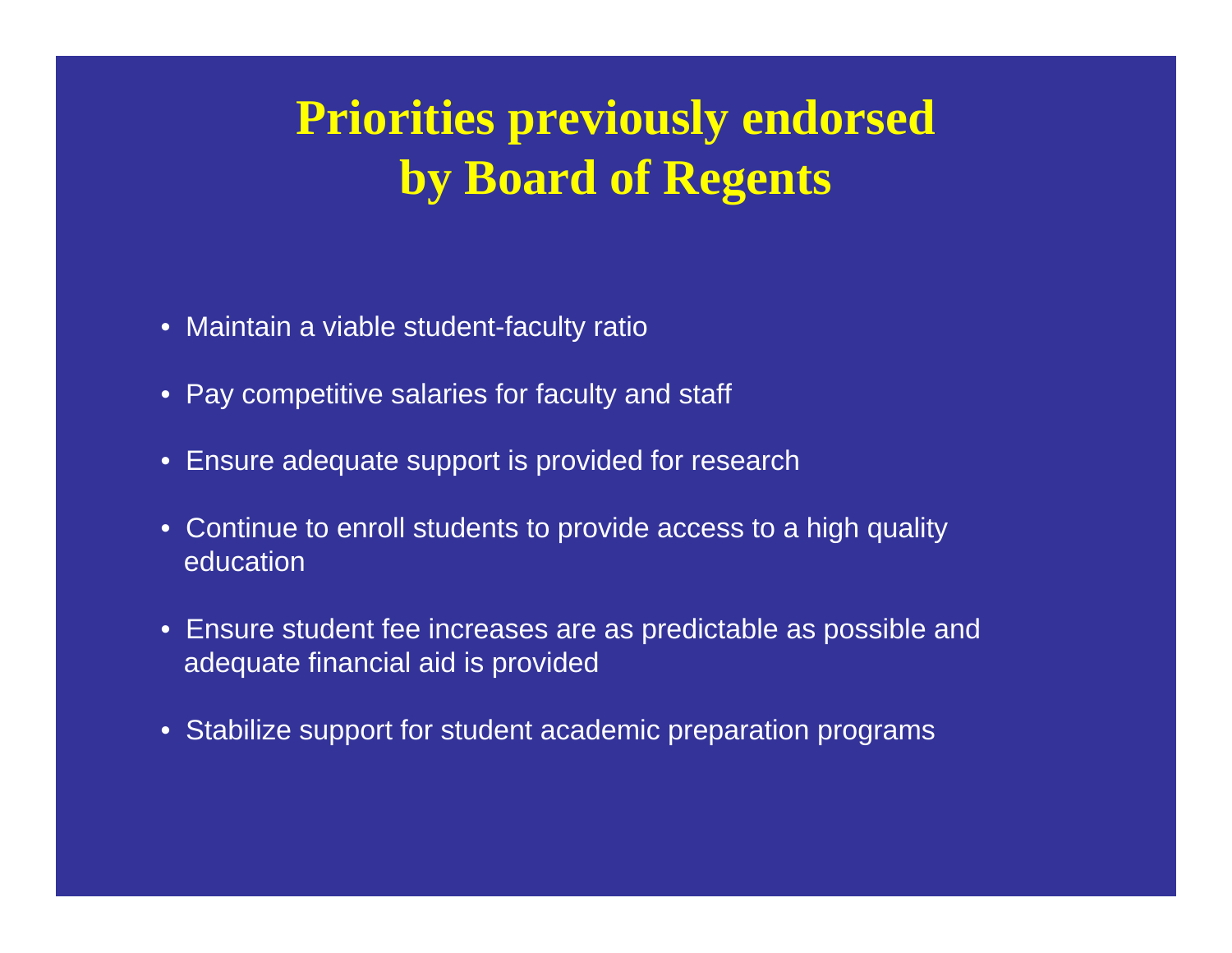#### **Highest Priorities for 2008-09**

- Compensation package of 5% for COLAs, merits, employee benefits and other cost increases;
- Enrollment workload increase of 2.5% (5,300 FTE);
- Funding for core needs instructional equipment, instructional technology, libraries, ongoing building maintenance;
- Continue multi-year plan to restore student-faculty ratio;
- Graduate academic student support;
- **Research initiatives of importance to the state;**
- Continuation of one-time funding for Merced;
- Funds for deferred maintenance, if one-time funds are available.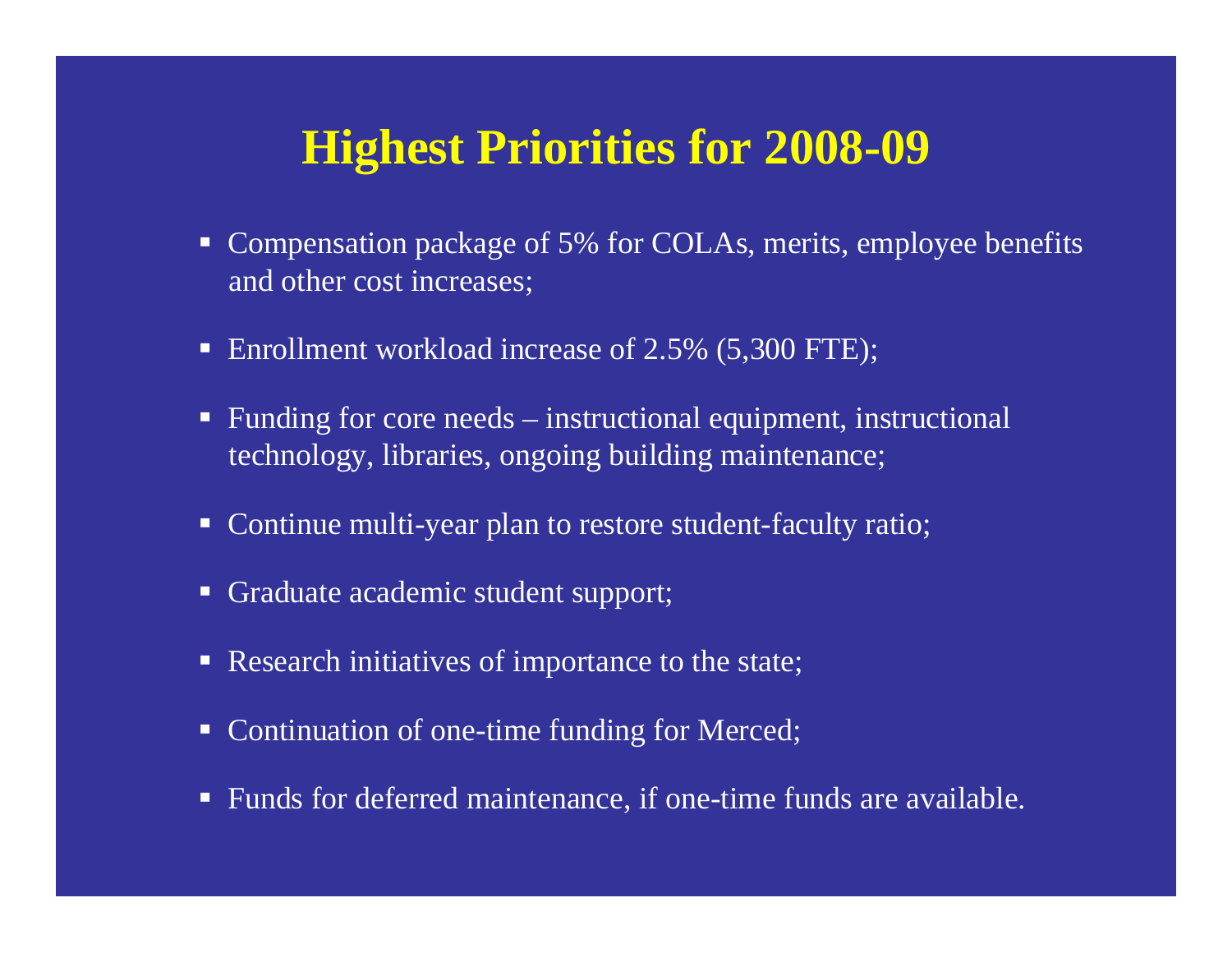# **Funding for 2008-09 budget plan will come from a variety of sources**

- Base budget adjustment of 4%
- Additional base budget adjustment of 1% for core needs
- Enrollment funding at the agreed-upon marginal cost
- **Student fee increases or equivalent state funds**
- UC General Funds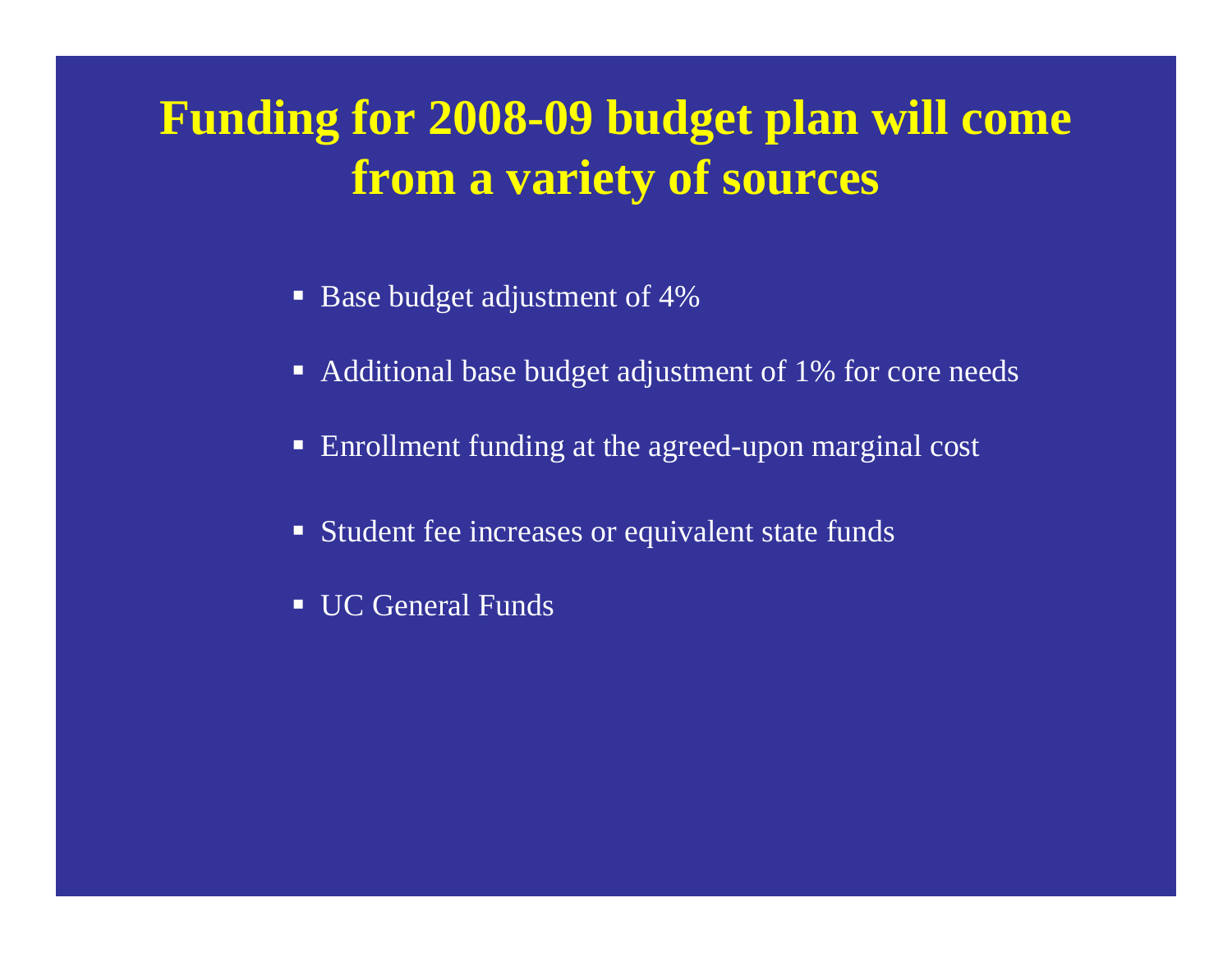### **Capital Outlay**

- Compact specifies \$345 million from GO bonds (or State lease revenue bonds)
- **Funding for 2008-09 will require a new bond measure**
- $\blacksquare$  Plan will continue to include projects that address seismic and life-safety improvements, enrollment growth, modernization of aging facilities, and infrastructure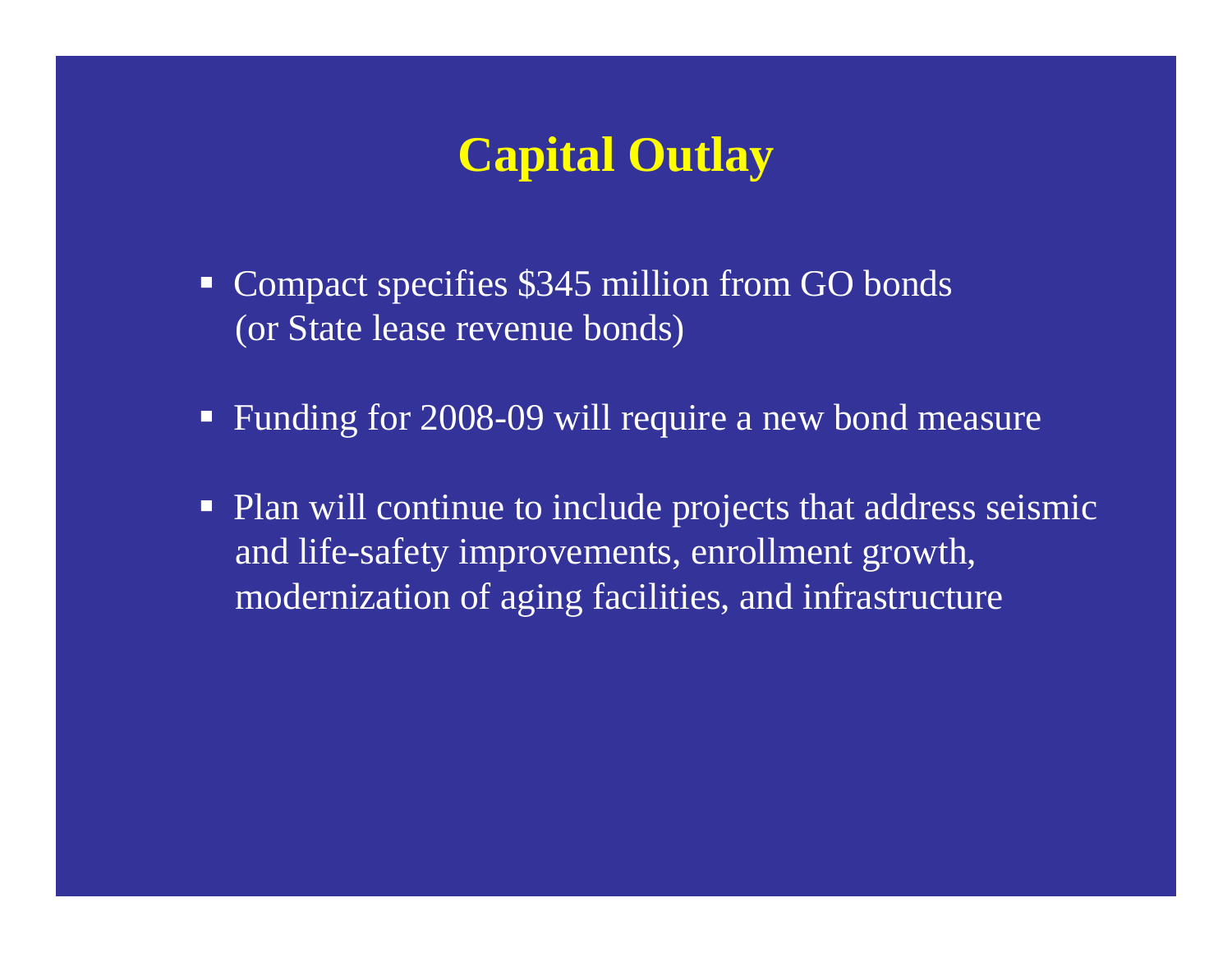### **Reinstatement of Retirement Contributions**

- $\blacksquare$  In the current version of the State budget, funds are not included for the State's share of resuming employer contributions in 2007-08
- Need to revisit this issue for 2008-09